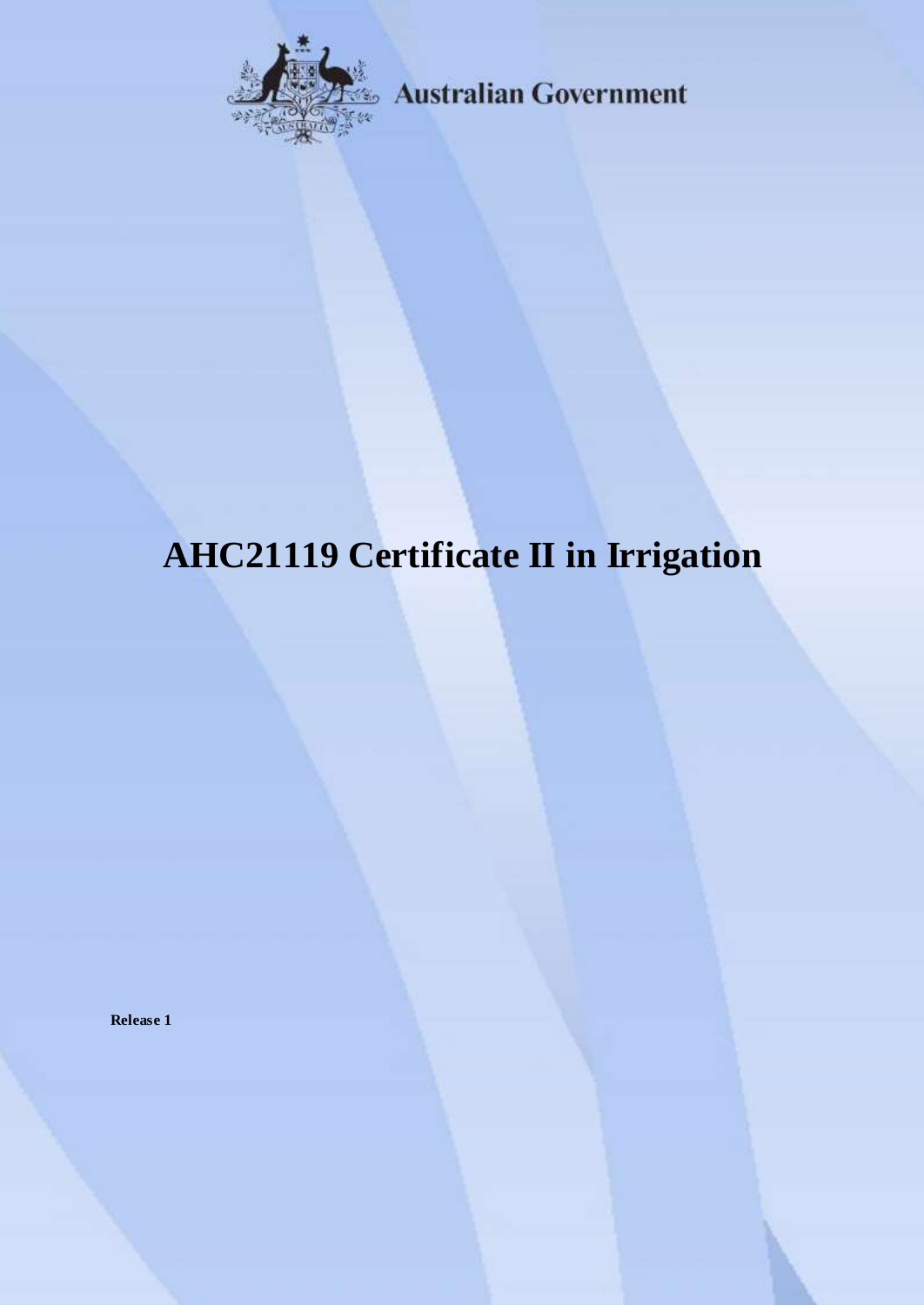# **AHC21119 Certificate II in Irrigation**

## **Modification History**

| Release   | <b>Comments</b>                                                                                                             |
|-----------|-----------------------------------------------------------------------------------------------------------------------------|
| Release 1 | This version released with AHC Agriculture, Horticulture,<br>Conservation and Land Management Training Package Version 4.0. |

## **Qualification Description**

This qualification describes the skills and knowledge for entry-level workers in the irrigation industry.

Individuals with this qualification work under routine supervision where the work is predictable and structured with limited judgement requirements.

Work must comply with work health and safety and environmental regulations and legislation that apply to the workplace.

No legislative or certification requirements apply to this qualification at the time of publication.

## **Entry Requirements**

There are no entry requirements for this qualification.

## **Packaging Rules**

To achieve this qualification, competency must be demonstrated in:

- 16 units of competency:
	- 3 core unit plus
	- 13 elective units.

Elective units must ensure the integrity of the qualification's Australian Qualification Framework (AQF) alignment and contribute to a valid, industry-supported vocational outcome. The electives are to be chosen as follows:

- 4 must be from electives Group A
- 7 must be from electives Group A or B
- 2 from the remaining units listed in Groups A or B, or any other currently endorsed Training Package or accredited course packaged at Certificate II.

#### **Core Units**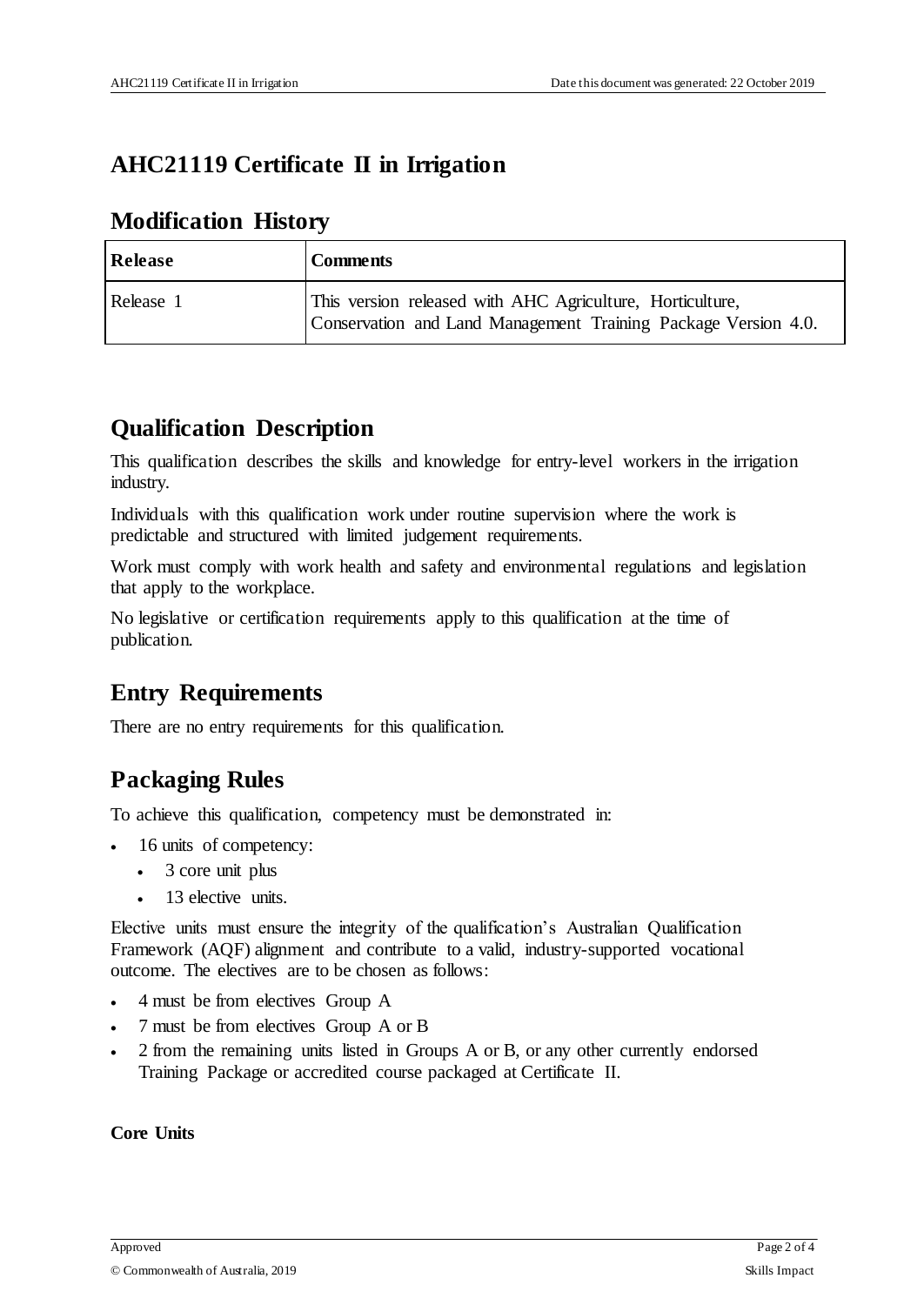| AHCIRG219        | Assist with low volume irrigation operations    |
|------------------|-------------------------------------------------|
| AHCIRG221        | Assist with pressurised irrigation operations   |
| <b>AHCWHS201</b> | Participate in work health and safety processes |

#### **Elective Units**

#### **Group A**

| AHCIRG220 | Assist with surface irrigation operations                                  |  |  |  |
|-----------|----------------------------------------------------------------------------|--|--|--|
| AHCIRG222 | Assist with pump and flow control device operations                        |  |  |  |
| AHCSOL202 | Assist with soil or growing media sampling and testing                     |  |  |  |
| AHCWRK209 | Participate in environmentally sustainable work<br>practices               |  |  |  |
| NWPIRR002 | Operate basic flow control and regulating devices in<br>irrigation systems |  |  |  |
| NWPIRR012 | Construct open earthen channels or drains                                  |  |  |  |

#### **Group B**

(An asterisk (\*) next to the unit code indicates that there are prerequisite requirements which must be met when packaging the qualification. Please refer to the Prerequisite requirements table for details.)

| AHCDRG202   | Maintain drainage systems                                           |  |  |  |
|-------------|---------------------------------------------------------------------|--|--|--|
| AHCMOM203   | Operate basic machinery and equipment                               |  |  |  |
| AHCPER209   | Recognise characteristics of integrated plant and animal<br>systems |  |  |  |
| AHCWRK204   | Work effectively in the industry                                    |  |  |  |
| AHCWRK205   | Participate in workplace communications                             |  |  |  |
| AHCWRK208   | Provide information on products and services                        |  |  |  |
| CPCPCM2040A | Read plans and calculate plumbing quantities                        |  |  |  |
|             | CPCPCM2043A   Carry out WHS requirements                            |  |  |  |